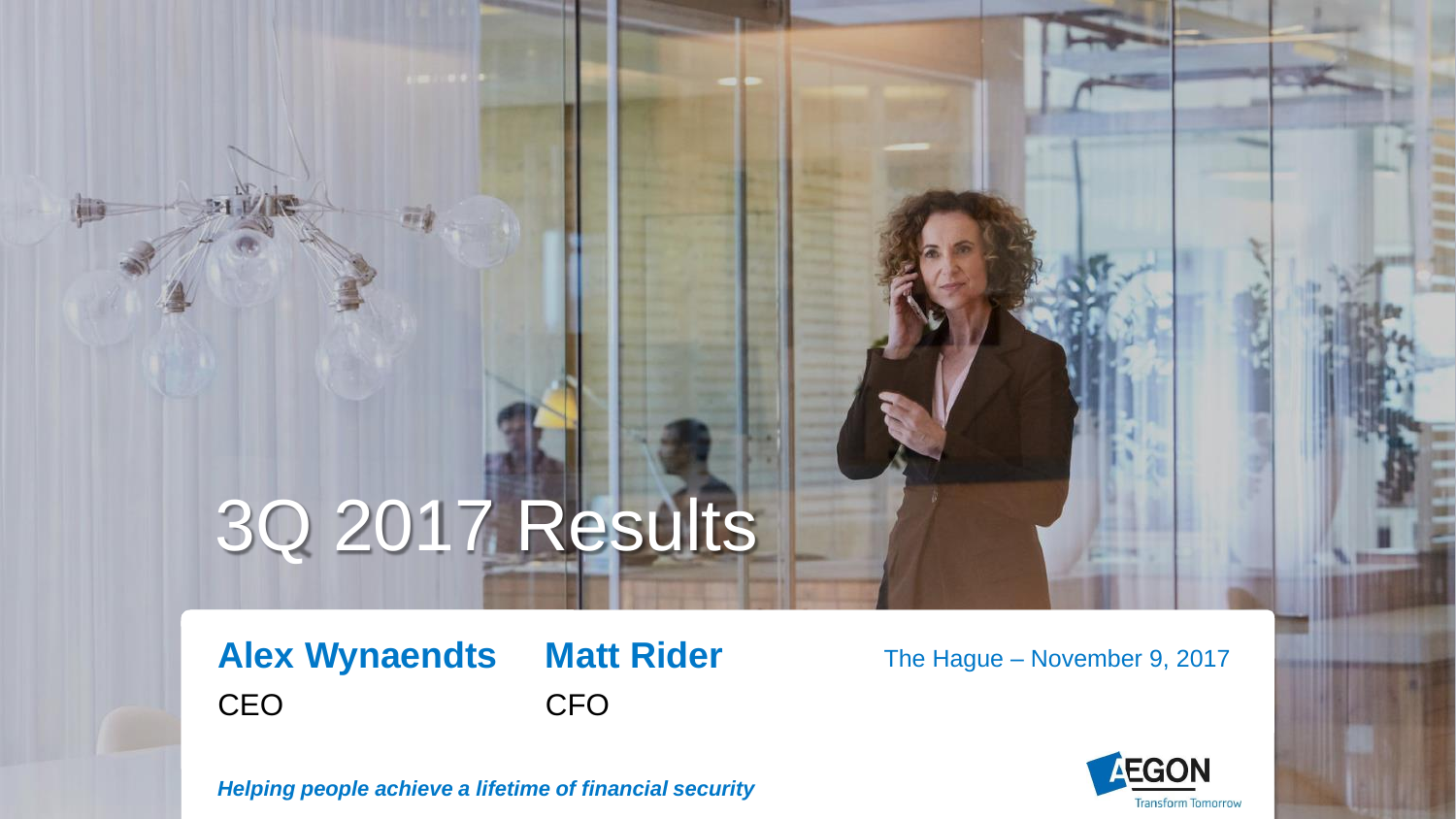# Highlights of strong 3Q 2017 results

- Underlying earnings increase driven by improved claims experience, higher fee revenue as a result of favorable markets, and lower expenses in the US
- Return on equity improves to 8.9% reflecting strong net underlying earnings
- Group solvency ratio increases significantly to 195%, as capital generation and the benefit from the divestment of the UK annuity book more than offset the interim 2017 dividend
- Sales driven by record gross deposits resulting from growth of fee-based businesses



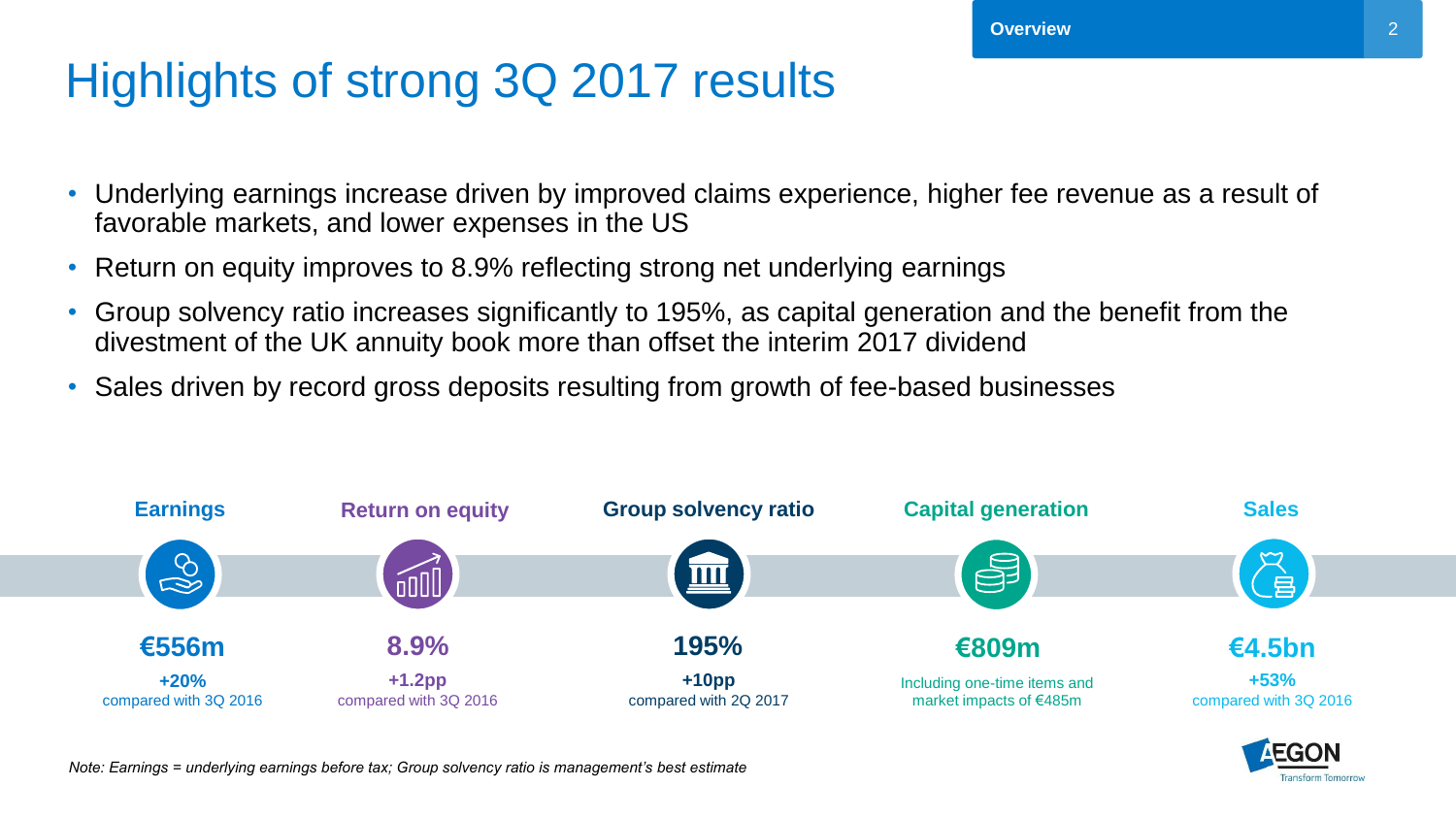### Underlying earnings increase by 20%

- Improved claims experience in Life and Health in the US and Dutch non-life business
- Lower US expenses due to management actions as part of the cost savings program and favorable expense items
- Favorable markets drive higher account balances resulting in higher fee-based earnings
- Lower negative adjustment to intangible assets as a result of improved reinvestment yields



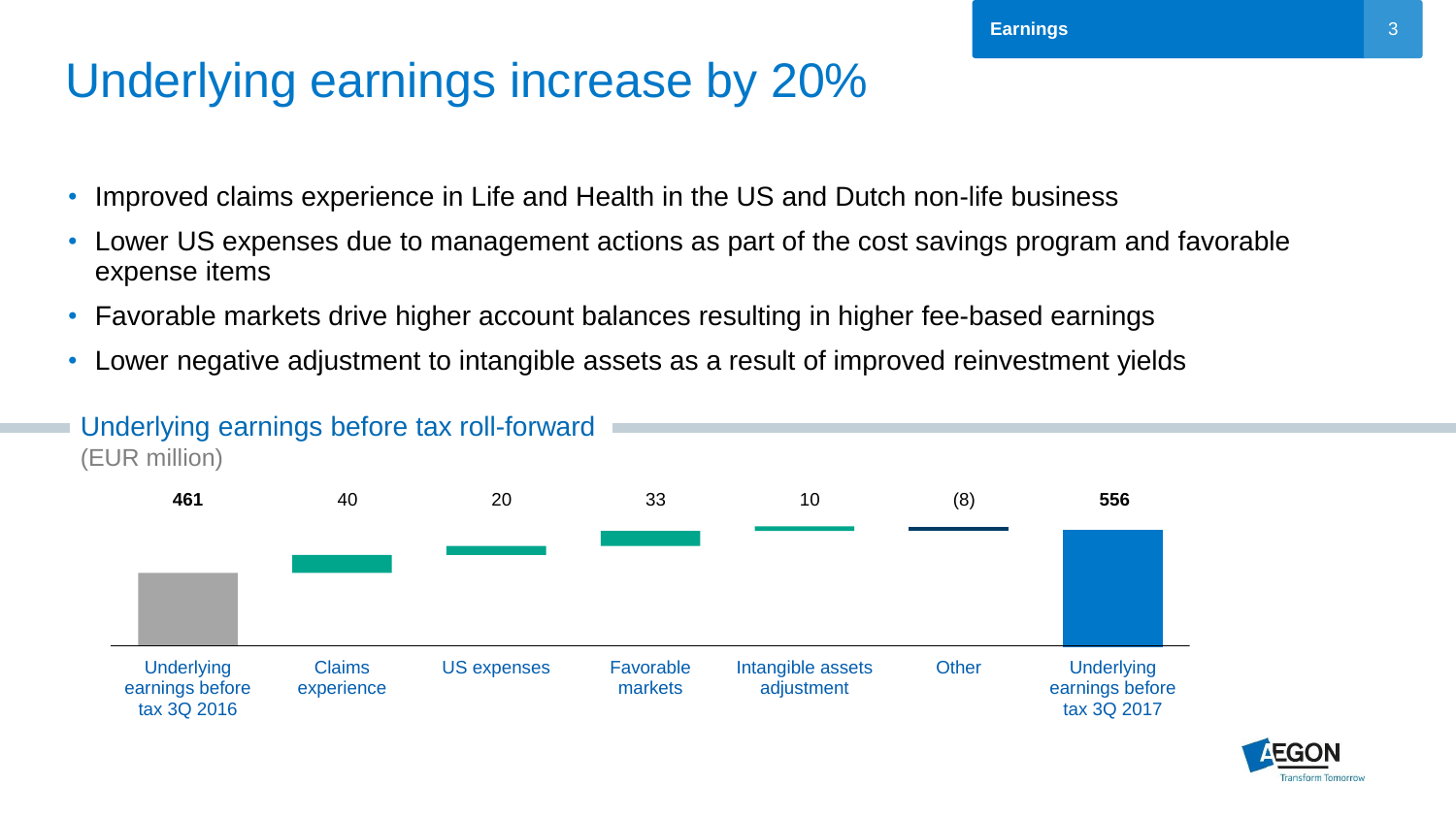# Expense savings of EUR 350 million on track for 2018

#### Declining core operating expenses (EUR million – rolling 4 quarters )



Cumulative run-rate savings since year-end 2015

| <b>Run-rate savings</b> | <b>Remaining savings</b> |
|-------------------------|--------------------------|
| ~170                    | ~180                     |

- Continued execution of expense savings program drives reduction in core operating expenses
- Reduction in core operating expenses included favorable expense items of EUR 20 million in the quarter
- Acquisitions in US and UK in key business lines add to scale. Related cost synergies will be fully realized by year-end 2018

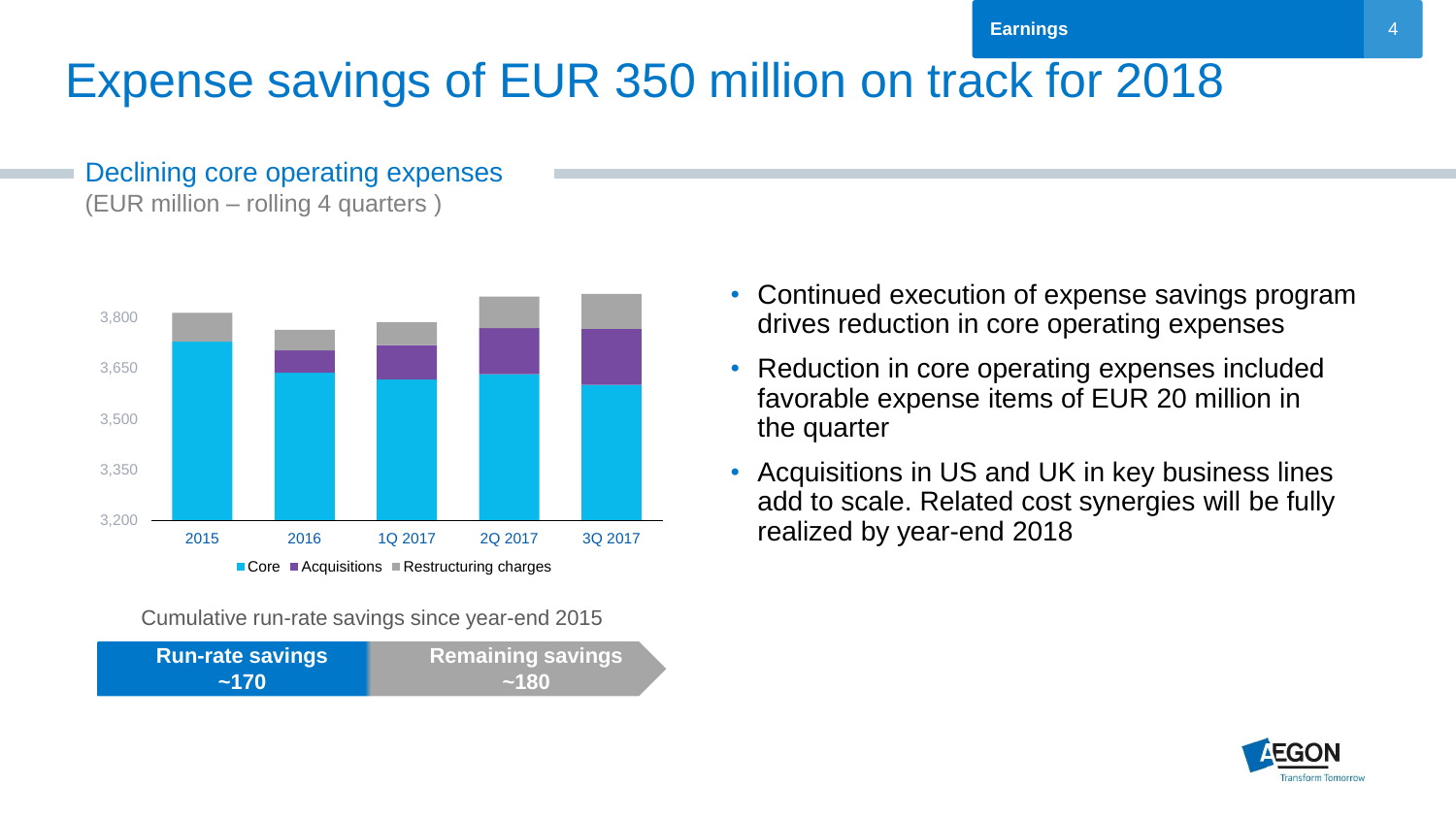# Strong net income

#### Underlying earnings to net income development in 3Q 2017 (EUR million)



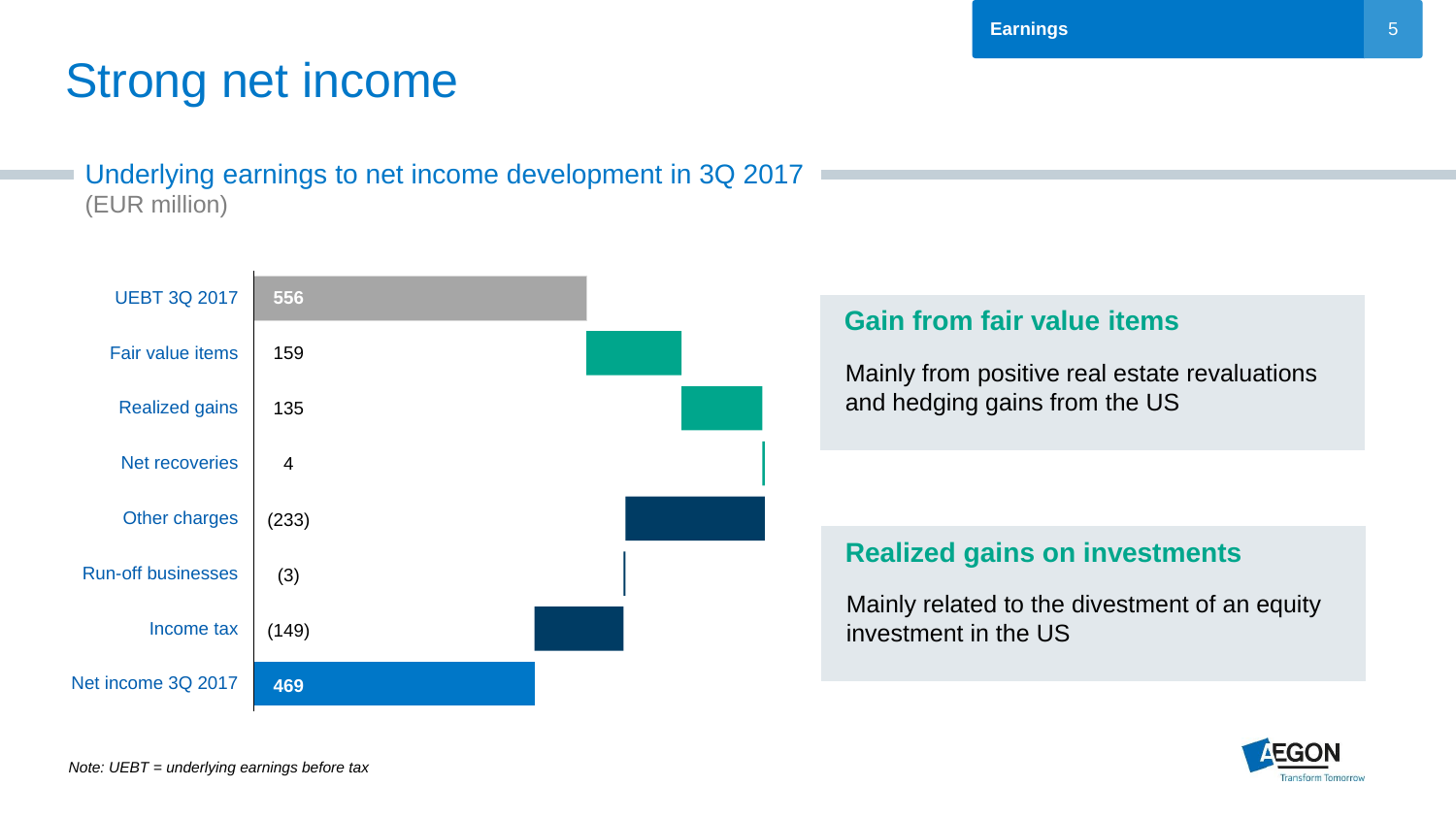# Impact of assumption changes and model updates

- Charge in the US mainly driven by conversion of largest block of UL business to new, dynamic model
	- Allows for modelling policyholder behavior and other assumptions on a policy-by-policy basis
- Assumption changes and model updates in Europe mainly related to a release from the guarantee provision in NL
- Other mainly consists of impairment of intangibles related to the announced sale of Aegon Ireland

#### Overview of Other income / (charges) (EUR million)

|                                       | <b>Assumption</b><br>& Models | <b>Other</b> | Total |
|---------------------------------------|-------------------------------|--------------|-------|
| Americas                              | (304)                         | (8)          | (312) |
| of which UL model conversion          | (252)                         |              |       |
| Europe                                | 125                           | (27)         | 98    |
| Asia                                  | (19)                          |              | (19)  |
| <b>Asset Management</b>               |                               | (1)          | (1)   |
| <b>Total Other income / (charges)</b> | (198)                         | (35)         | (233) |



**No material recurring impact on underlying earnings**



6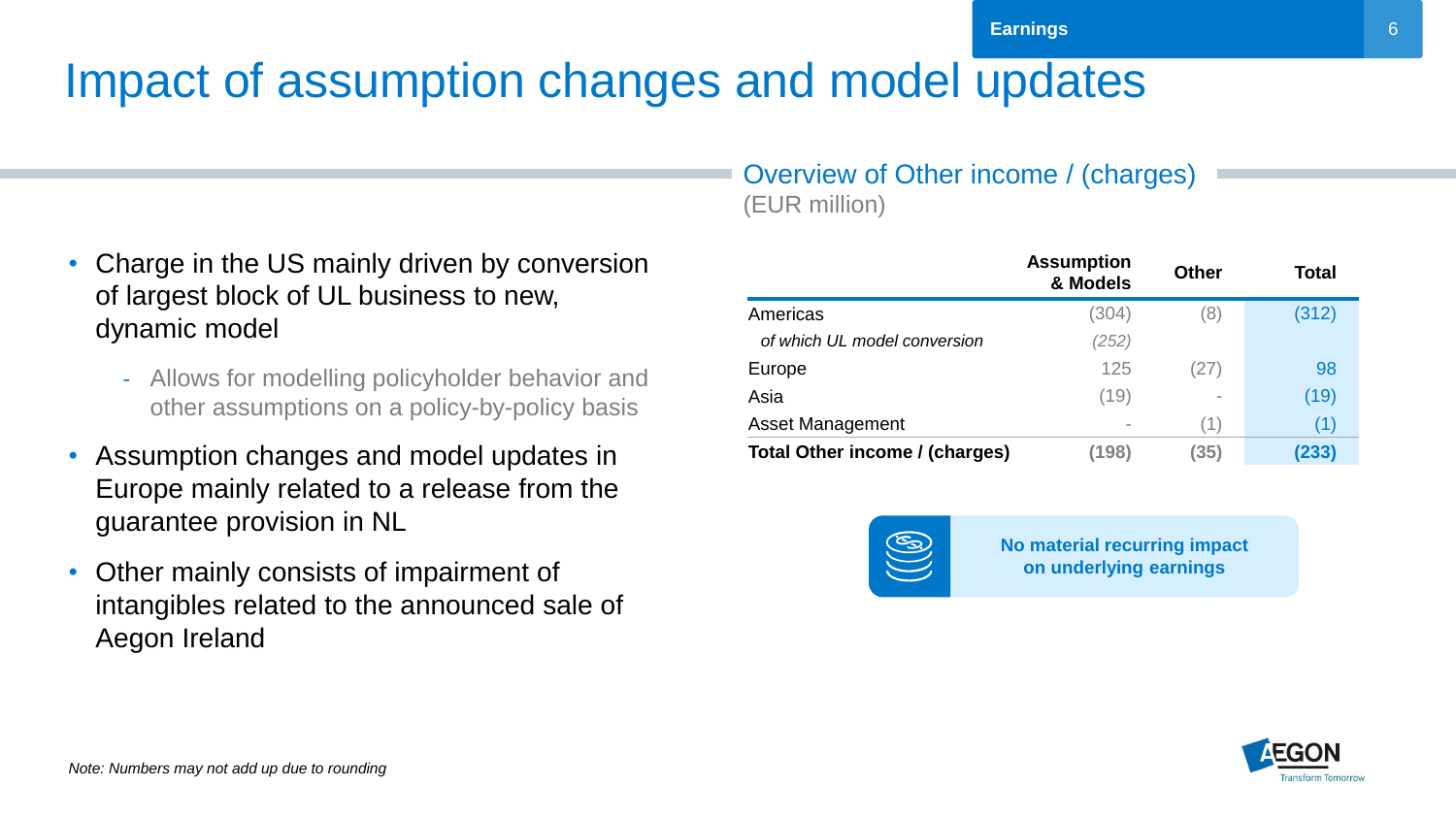### Record gross deposits of EUR 41 billion

- Gross deposits increased 65% to EUR 41 billion, primarily driven by exceptionally strong asset management deposits and strong institutional platform sales in the UK
	- Asset management gross deposits benefited from a large mandate win by Aegon's partner La Banque Postale Asset Management, continued strong sales in the Dutch Mortgage Fund and the first inflows in Stap
- Net outflows of EUR 0.6 billion were primarily the result of contract discontinuances in the retirement plan business acquired from Mercer in the US
- Revenue-generating investments increased to EUR 816 billion compared to 2016 year-end due to acquisitions in the UK and growth of the business

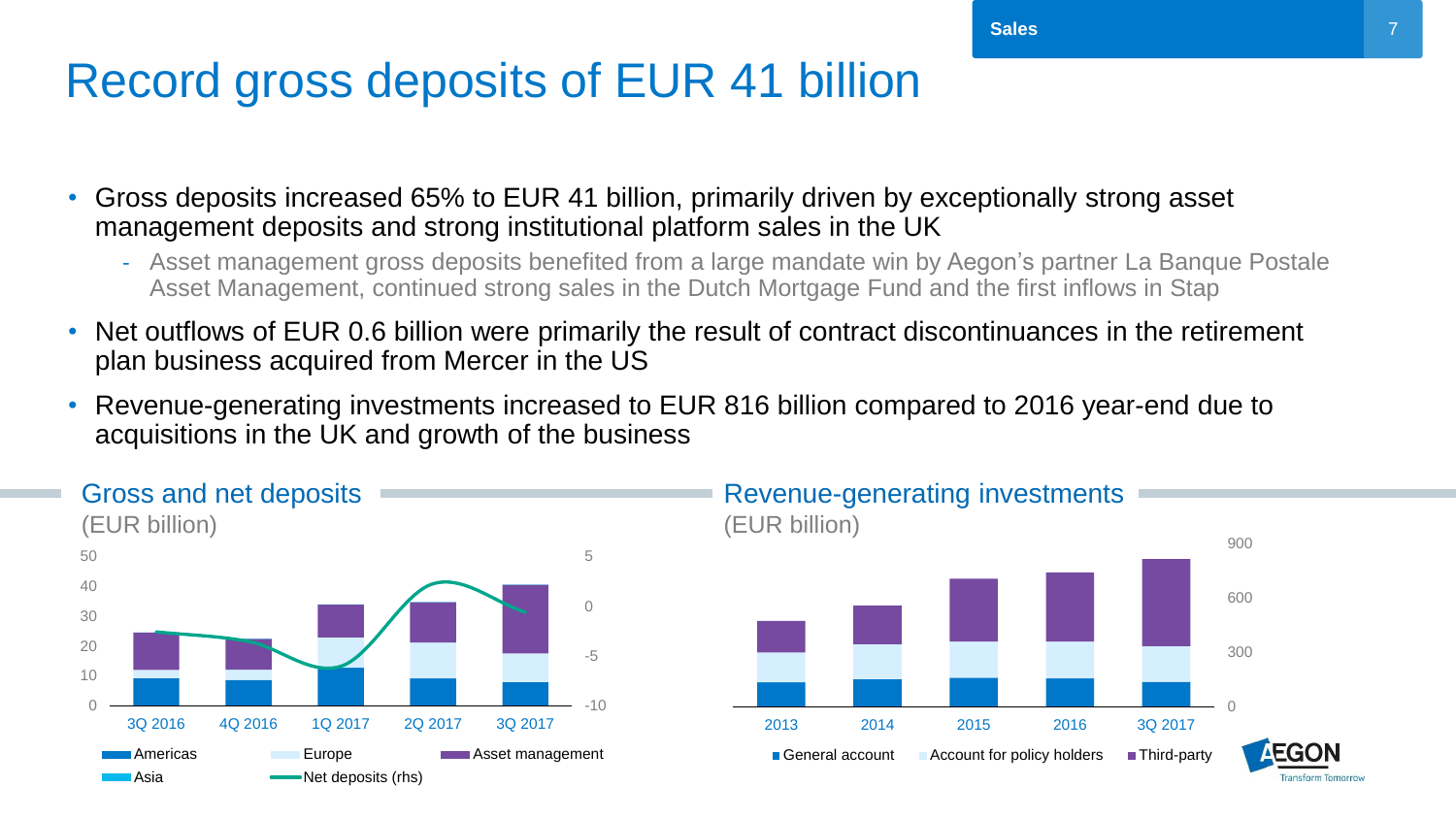### Life sales impacted by exit from UK annuities

- New life sales declined by 8% to EUR 202 million, driven by lower term and indexed universal life sales in the US as a result of Aegon's focus on profitability and lower sales in the UK following the exit from annuities
- New premium production for accident & health and general insurance decreased by 17% to EUR 180 million as product exits and lower supplemental health sales in the US more than offset higher sales in travel insurance
	- Travel insurance sales are expected to reduce significantly as of 1Q 2018 as part of the earlier announced strategic decision to exit the Affinity, Direct TV and Direct Mail distribution channels



New life sales and Life MCVNB margin

#### A&H and general insurance (EUR million)

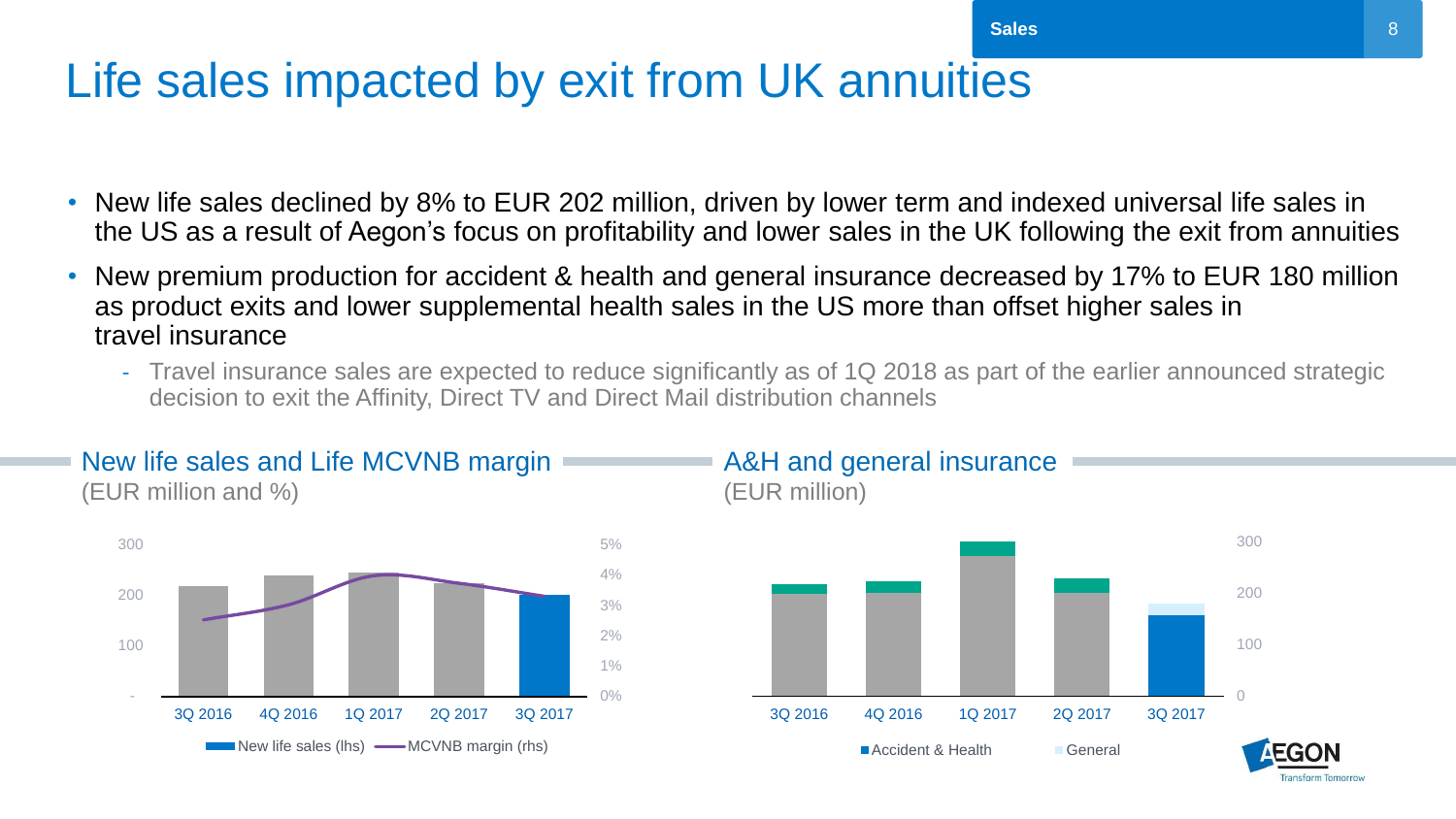#### Excess capital temporarily decreases due to capital injection

- Holding excess capital decreased temporarily to EUR 0.9 billion in 3Q 2017 following an injection of EUR 1 billion into Aegon the Netherlands
- Regular dividends received during the quarter from the US of EUR 357 million and AAM of EUR 20 million
- Divestment proceeds to be upstreamed by units in 4Q 2017
	- UK dividend of GBP 150 million expected of which GBP 131 million received in October
	- US dividend expected following sale of the majority of the run-off businesses

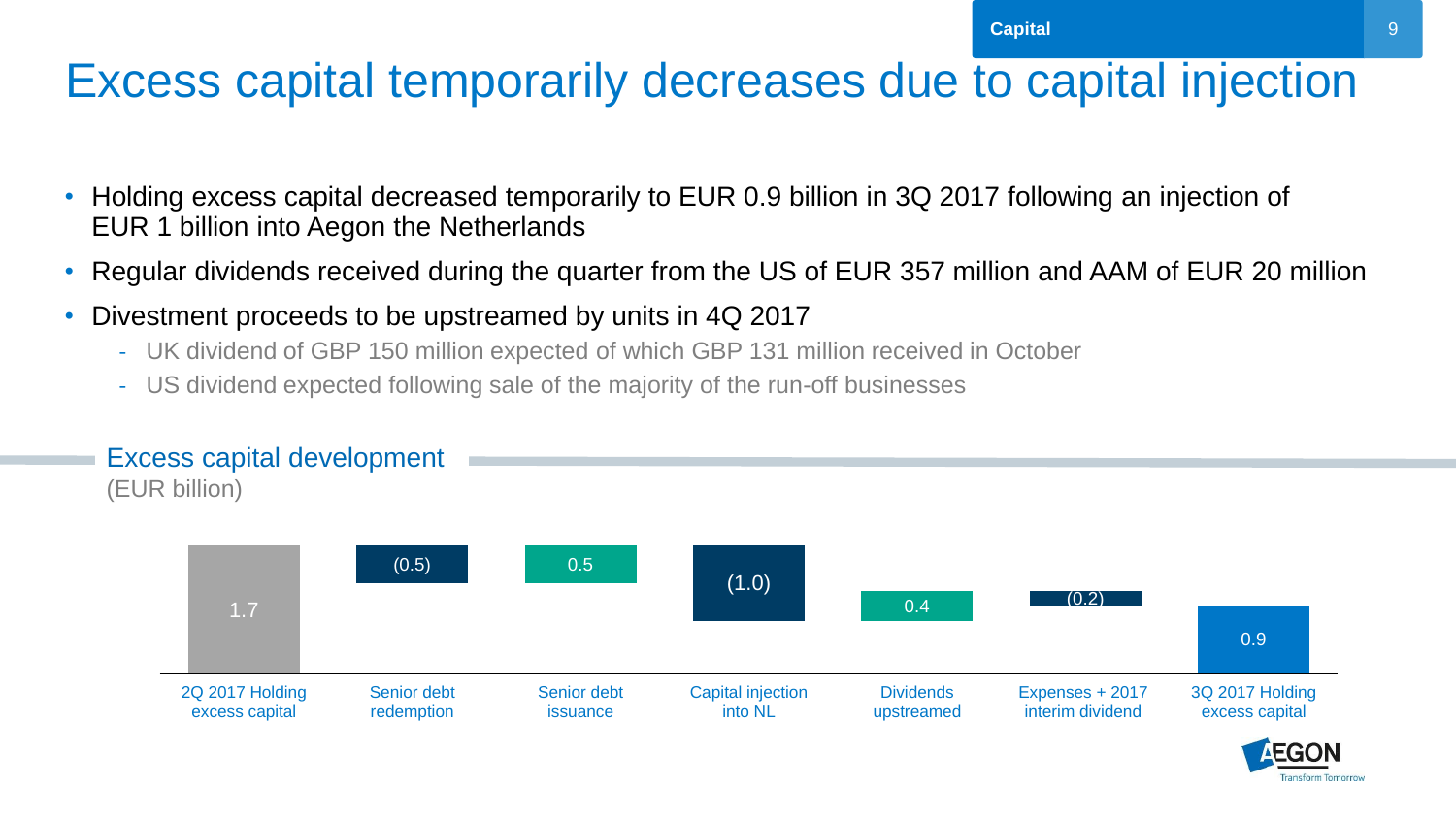### Group solvency ratio increases to 195%

- Capital generation of EUR 324 million excluding market impacts and one-time items of EUR 485 million
- One-time items mainly related to model changes in US, NL, UK and the group
	- Model changes in units have a limited impact on capital generation in the near term
	- Benefit from model changes at group level does not impact capital generation
- Strong capital ratios of main operating units; all at upper-end of respective target ranges



*Note: OF = Own funds; SCR = Solvency capital requirement \* Capital generation excludes one-time items and market impacts*

ransform Tomorroy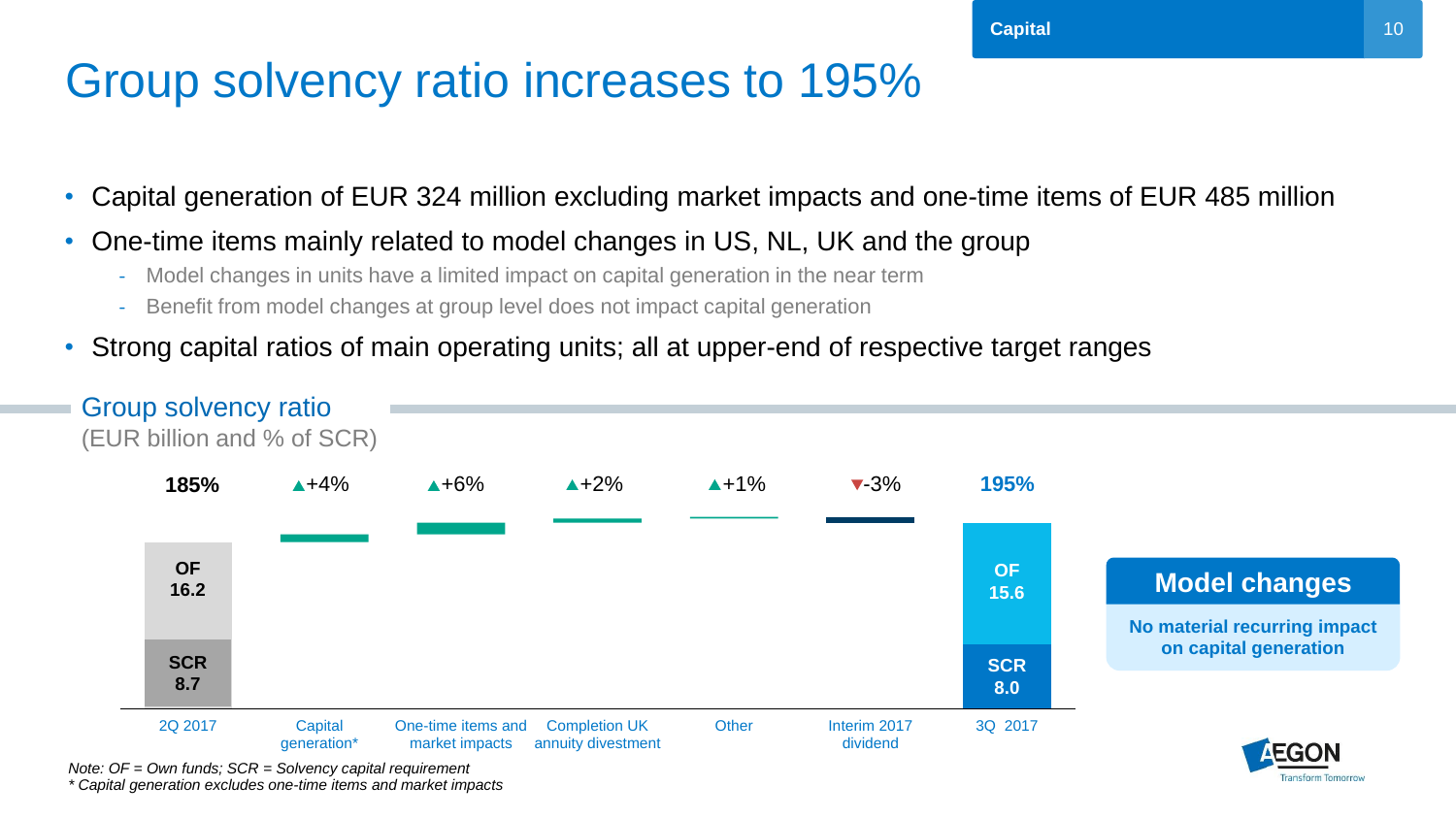# Delivering on our commitments

| <b>Americas</b>            | USD 150m run-rate expense savings by year-end 2017<br>$\bullet$<br>Improved profitability in Life & Health businesses<br>$\bullet$                             |
|----------------------------|----------------------------------------------------------------------------------------------------------------------------------------------------------------|
| <b>Europe</b>              | GBP 150m dividend from UK following completion of annuity book sale<br>Positioned Dutch business to resume dividend payments to the group                      |
| Asia                       | Capital generation turned positive as a result of management actions<br>$\bullet$<br>Rolling-out new propositions to benefit from digital revolution           |
| <b>Asset</b><br>Management | Deepening presence in existing markets and entering new ones<br>$\bullet$<br>Strategic partnerships contribute significantly to results and flows<br>$\bullet$ |

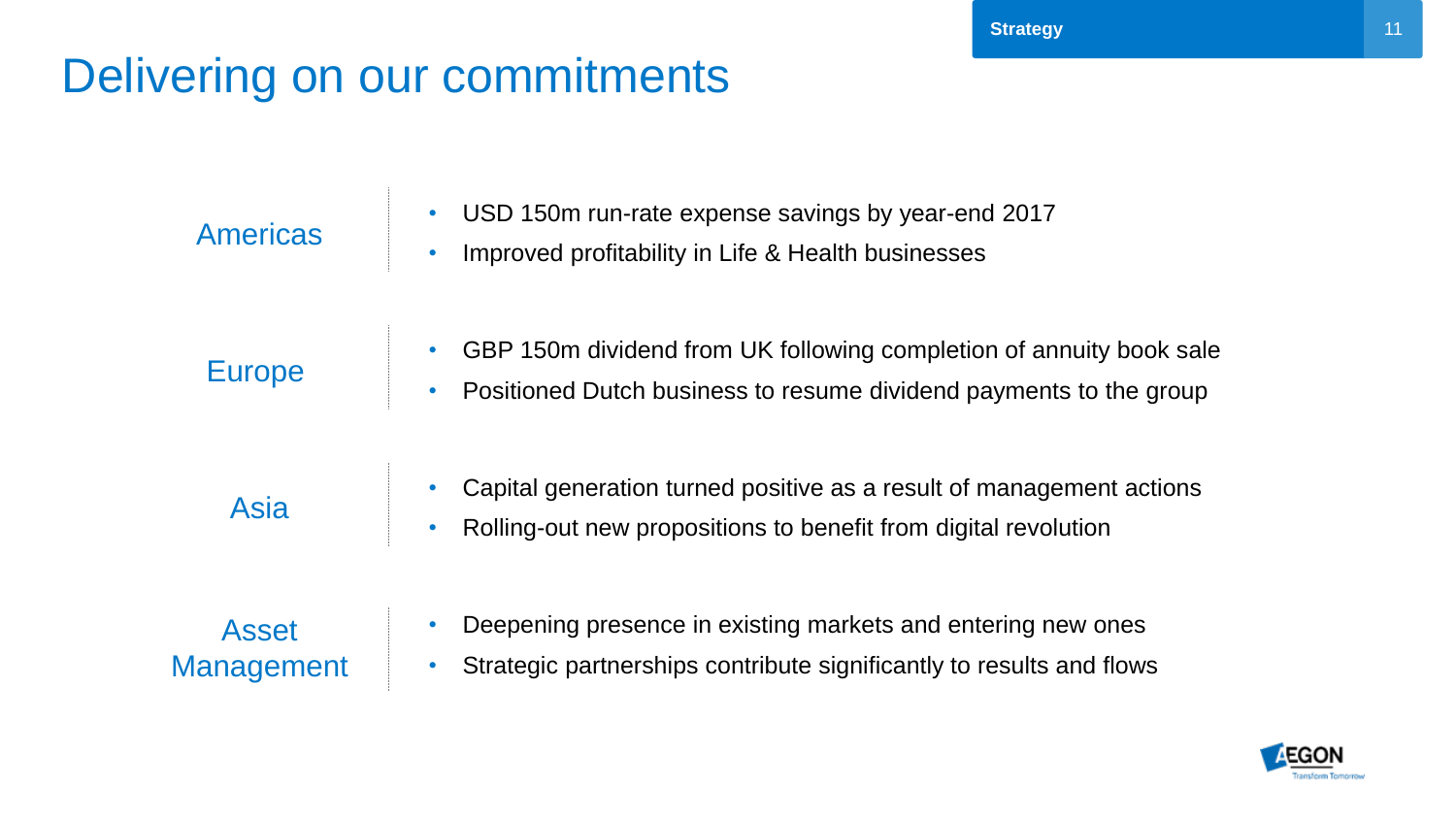# Appendix

**For questions please contact Investor Relations** +31 70 344 8305 ir@aegon.com

P.O. Box 85 2501 CB The Hague The Netherlands

 $\frac{You}{Table}$   $S^+$ 

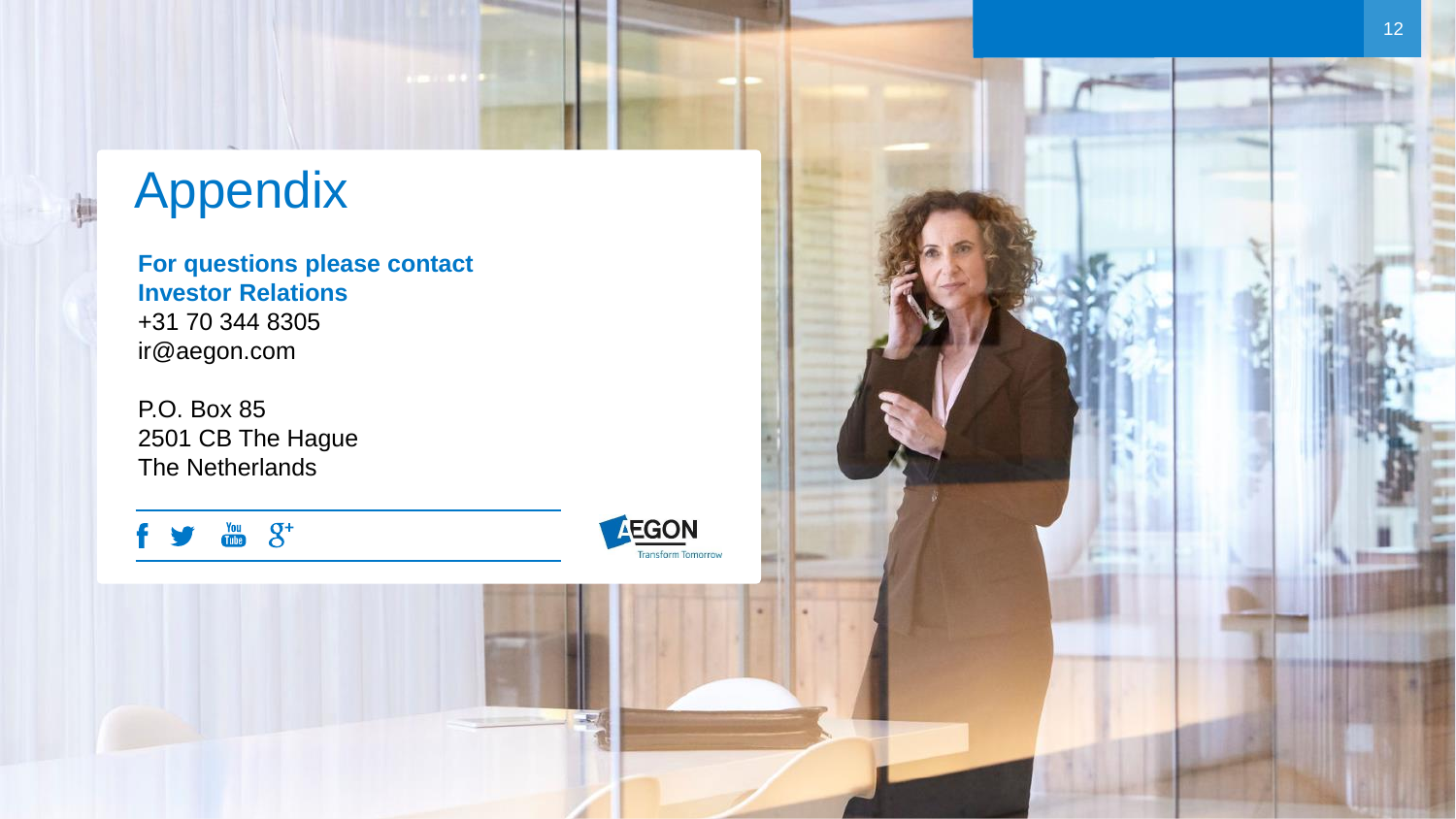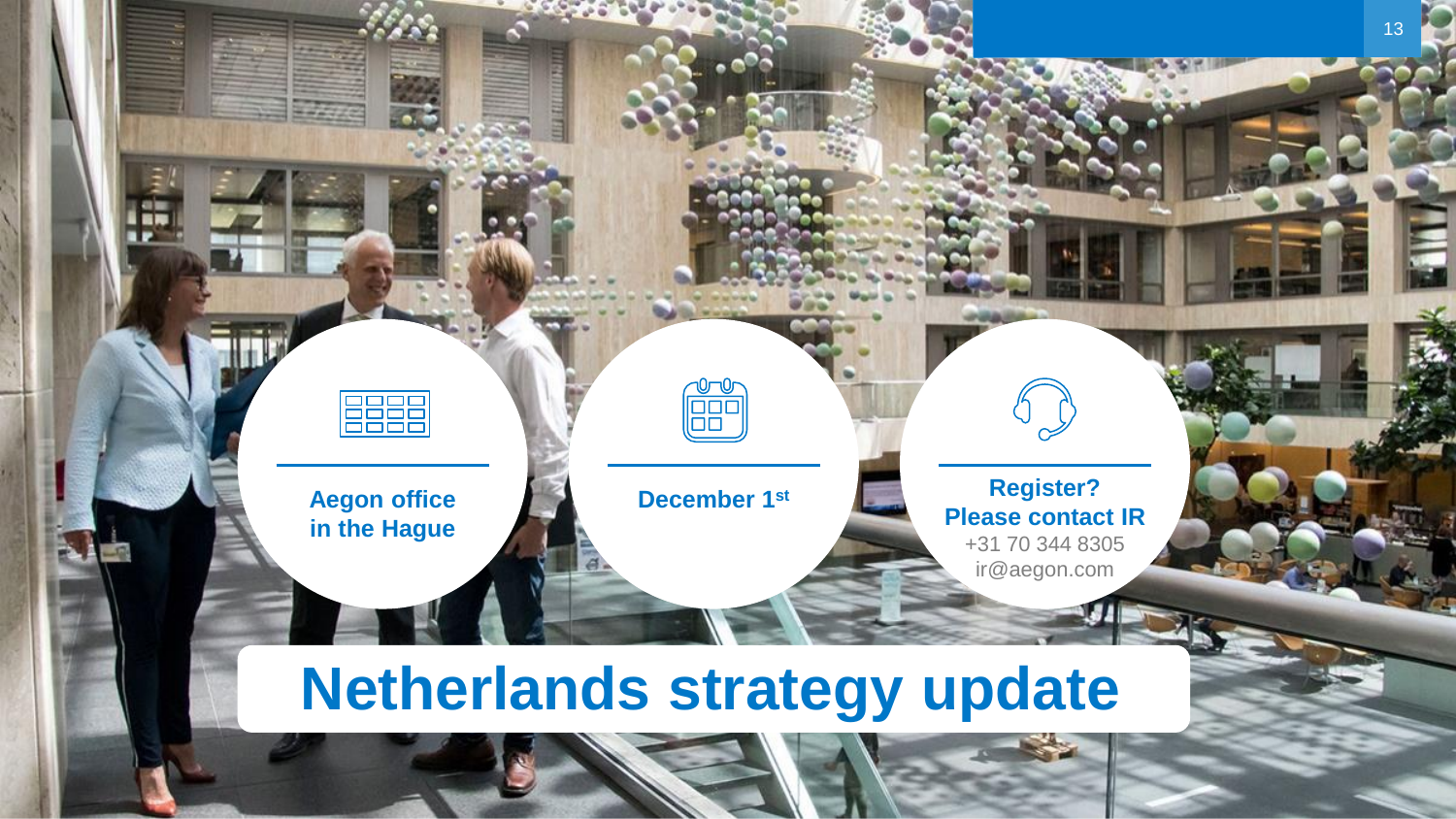#### Aegon at a glance





**Earnings** Underlying earnings before tax of **€ 1,578m** (2017 YTD)



**Focus** Life insurance, pensions & asset management for over **26 million customers**



Total sales of **€ 12.3bn** (2017 YTD)

#### **History**

**Our roots** date back to the first half of the **19th century**



**Employees** Over **29,000** employees (September 30, 2017)



W

**Investments** Revenue-generating investments **€ 816bn** (September 30, 2017)



**Paid out** in claims and benefits **€ 59bn** (2016)

**EGON** 

**Transform Tomorrow**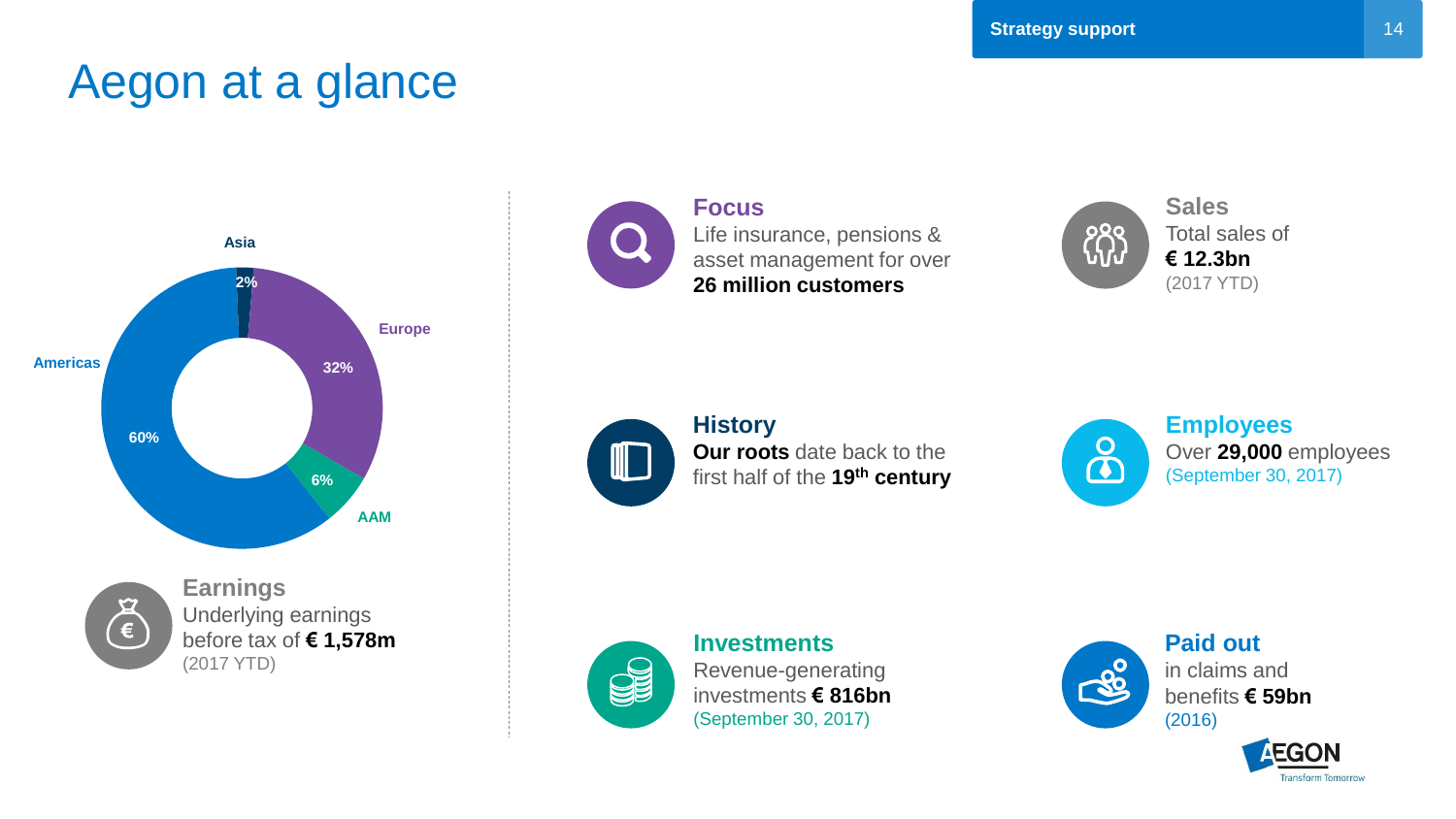#### Americas: Strong earnings improvement

- Underlying earnings up to USD 438 million, mostly driven by improved claims experience, favorable equity markets and lower expenses
- Operating expenses decreased by 3% as expense savings and favorable expense items more than offset higher project-related expenses
- New life sales decreased to USD 133 million due to lower term life and indexed universal life sales
- Net outflows of USD 13.4 billion primarily driven by contract discontinuances in the retirement plan business acquired from Mercer



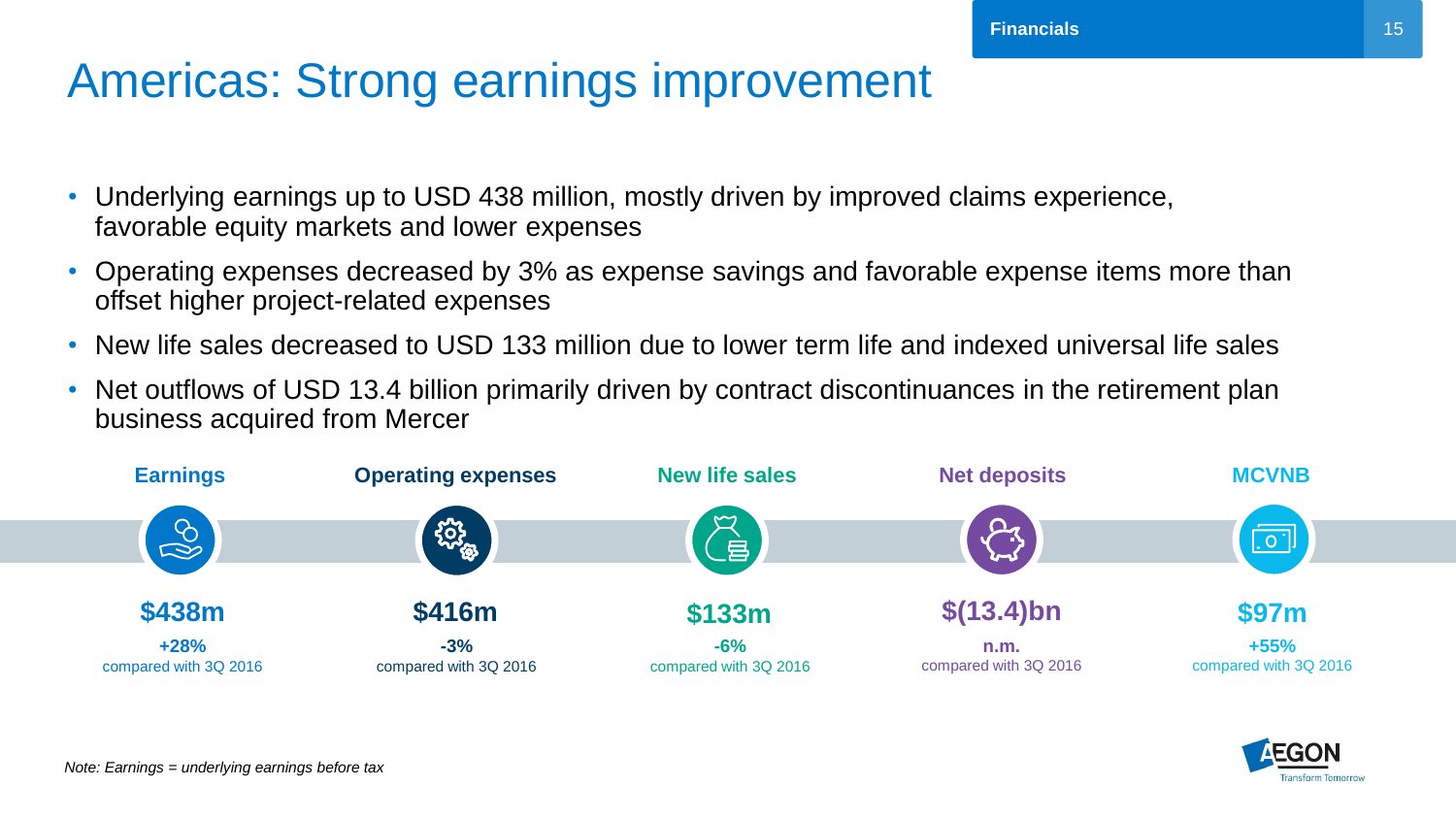### Europe: UK drives higher earnings

- Underlying earnings increased to EUR 177 million mainly driven by higher fee revenue in the UK resulting from favorable markets and improved underwriting results
- Operating expenses increased by 13% due primarily to the acquisitions in the UK and restructuring expenses
- New life sales declined by 1%, as growth in CEE and in Spain & Portugal was offset by the exit from UK annuities
- Net deposits of EUR 1.0 billion reflect increased platform inflows in the UK



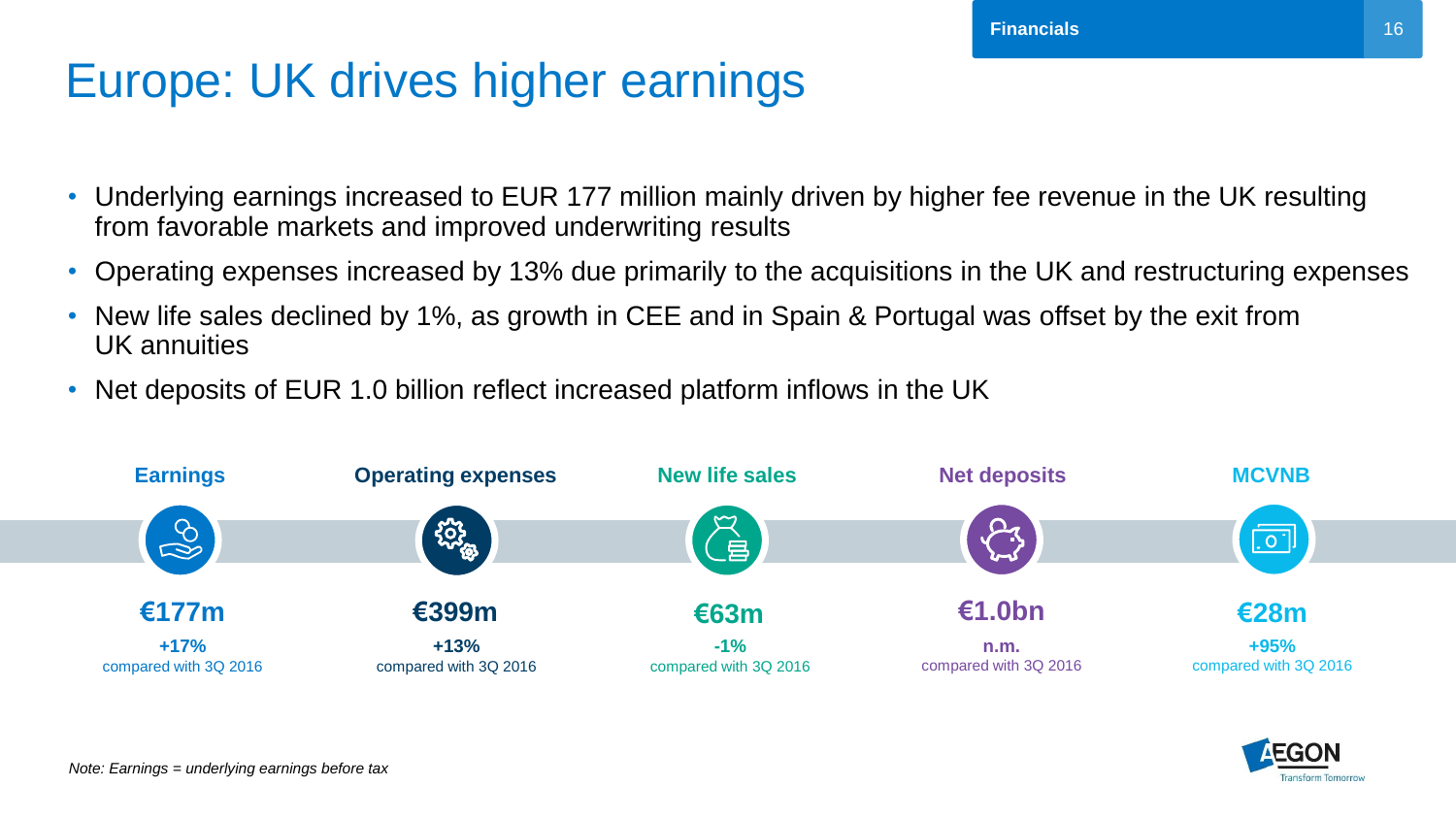### Asia: Continued earnings growth

- Underlying earnings more than doubled to USD 17 million, mainly due the HNW business and China
- New life sales were supported by strong sales in China
- Net deposits decreased mainly due to lower sales and higher lapses in Japanese Yen-denominated VAs
- MCVNB increased to USD 14 million primarily due to strong profitable sales of the critical illness product in China, higher interest rates and management actions to improve the MCVNB margin



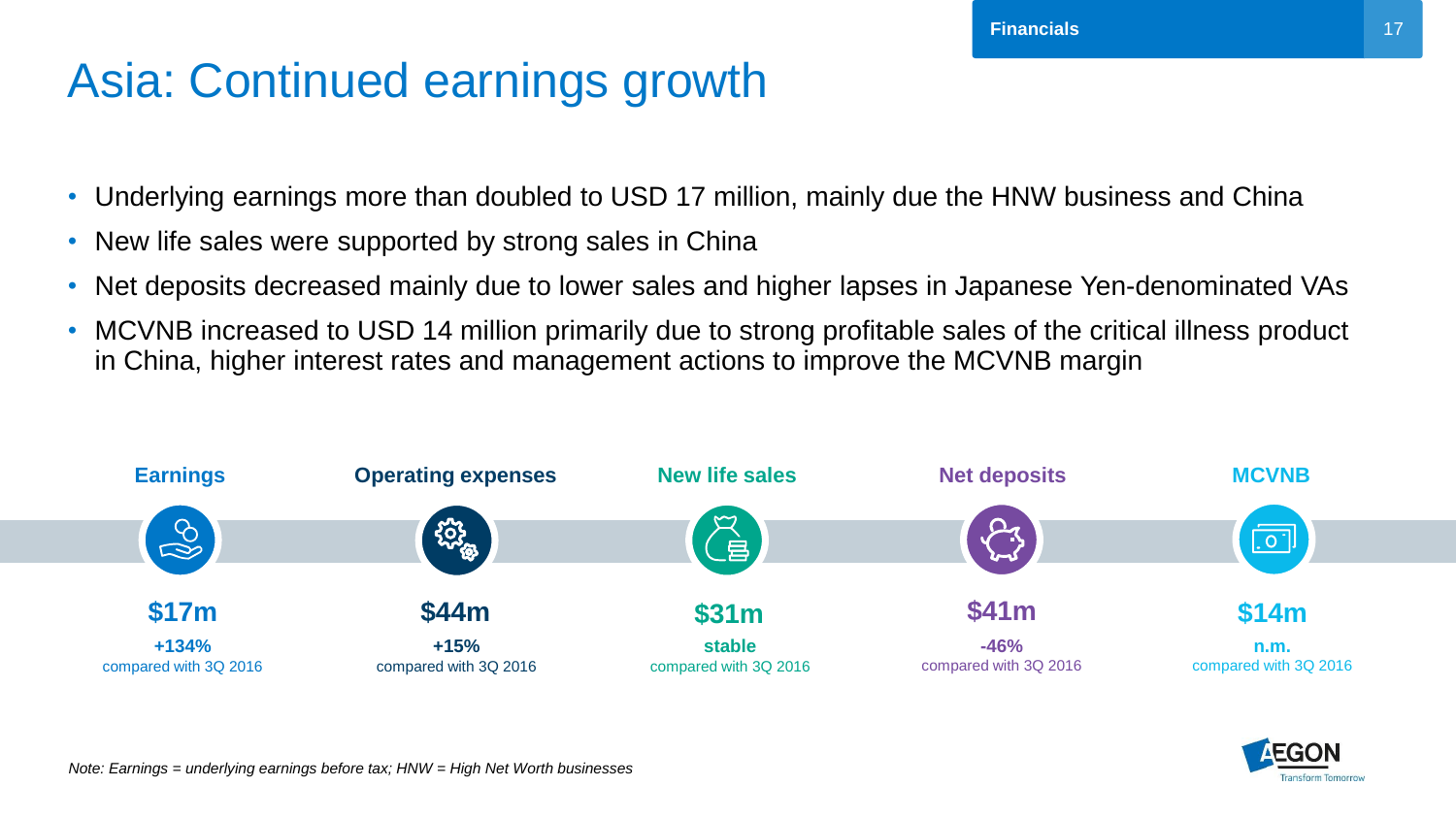### Asset management: Strong net deposits

- Underlying earnings down by 7% as lower expenses were more than offset by lower performance and management fees
- Lower operating expenses driven by the Americas and the UK as a result of continued strong expense discipline and favorable currency movements
- Net inflows of EUR 10.4 billion mainly from Strategic partnerships and the Netherlands
- Assets under management increased by 3%, as other third-party net inflows and positive market movements were only partially offset by adverse currency movements



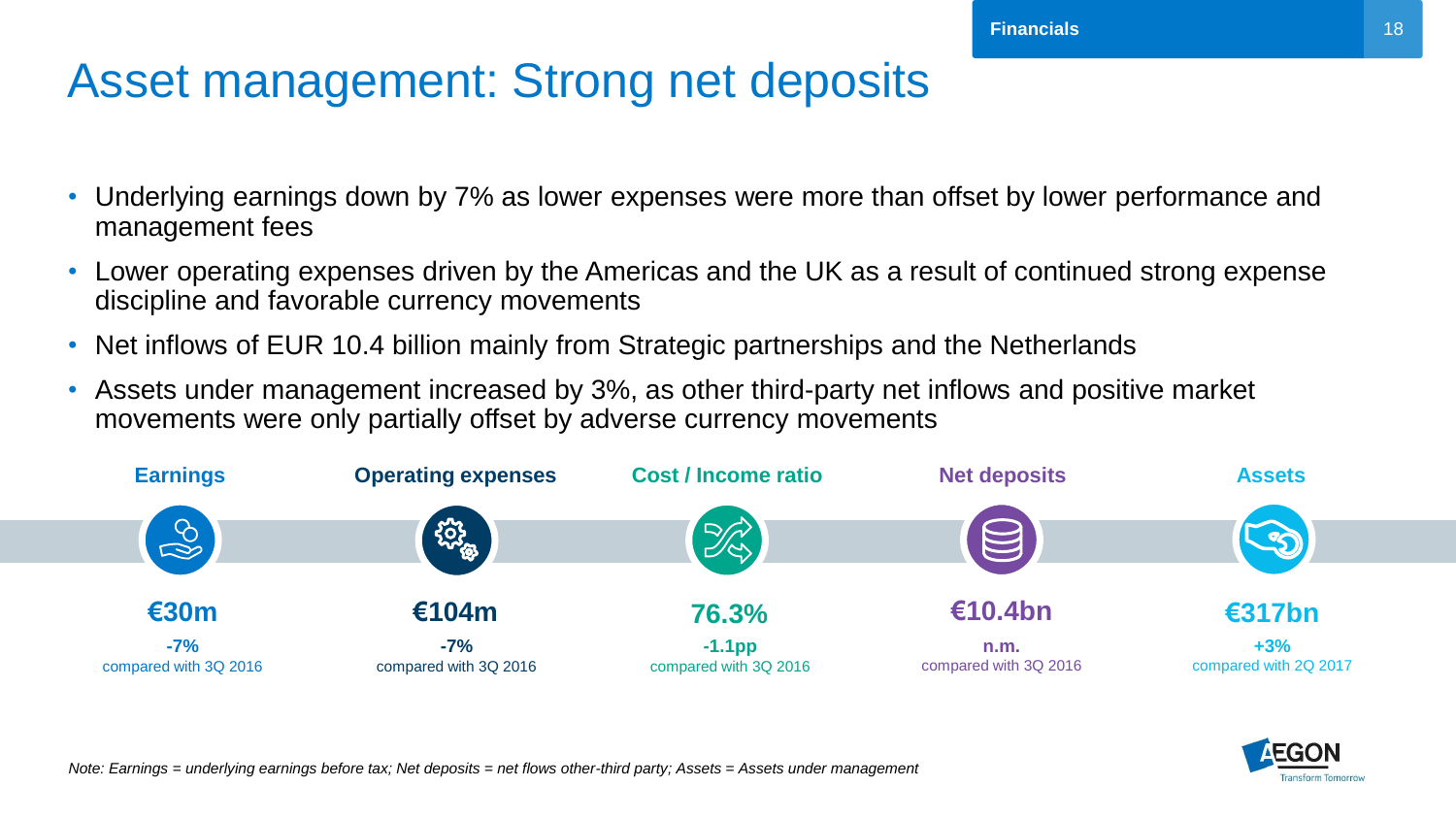### Group solvency ratio increases to 195%

**OF and SCR development** (EUR billion)



- Own funds movement as a result of market variance is mainly due to currency translation impact (with offset in SCR)
- Completion of L&G part VII transfer is part of one-time items & other
- One-time items & other includes holding expenses

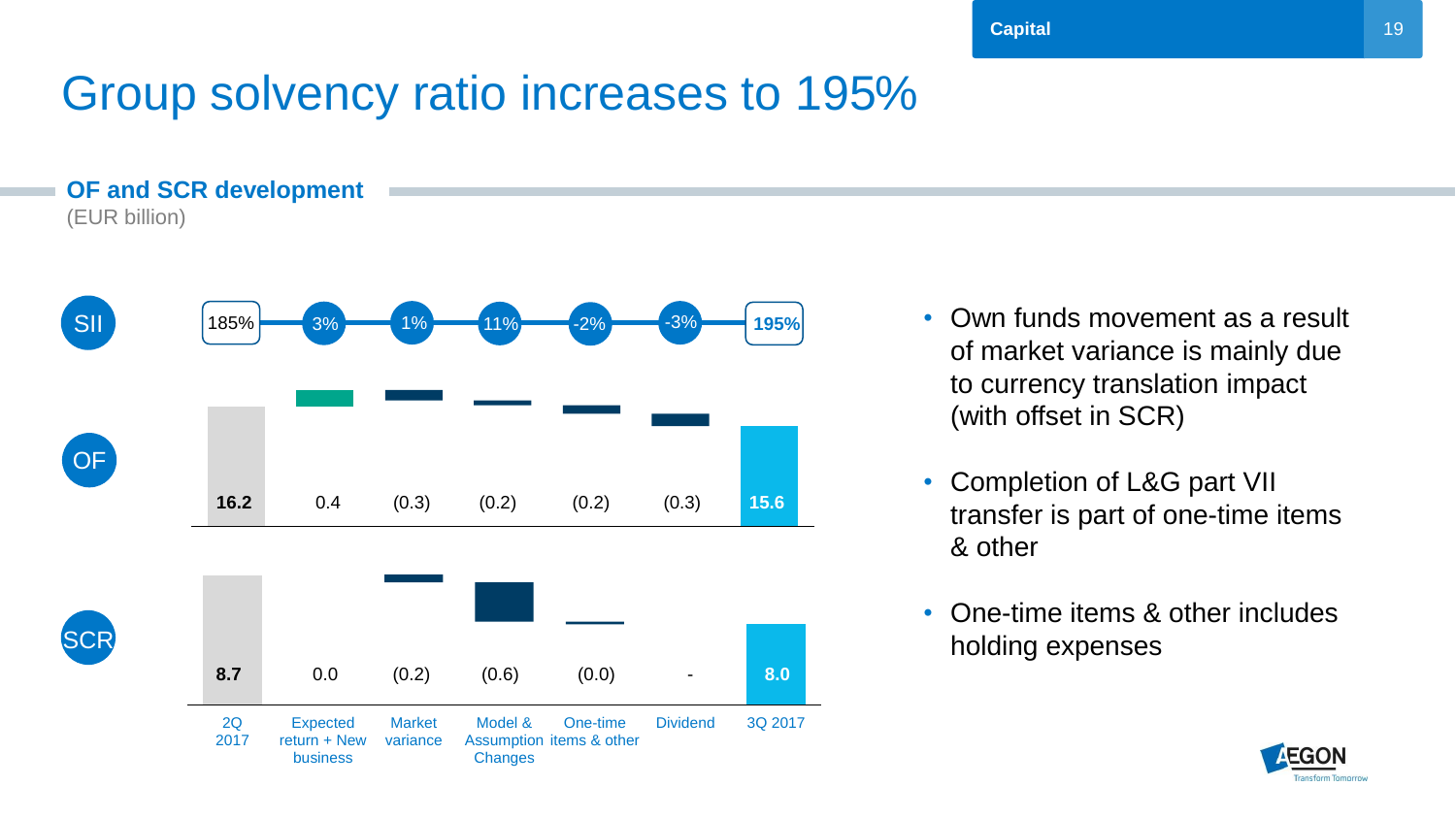### Progress on financial targets

| <b>Commitment</b>                                        | <b>Year-end</b><br>2018 target | <b>3Q 2017 results</b> |
|----------------------------------------------------------|--------------------------------|------------------------|
| <b>Strong sales growth</b>                               | CAGR of 10%                    | >10%                   |
| <b>Reduce operating expenses</b>                         | <b>EUR 350 million</b>         | EUR ~170million        |
| <b>Increase RoE</b>                                      | 10%                            |                        |
| <b>Excess capital at Holding</b>                         | EUR $1.0 - 1.5$ billion        | <b>EUR 0.9 billion</b> |
| EUR 2.1 billion<br><b>Return capital to shareholders</b> |                                | EUR $~1.2$ billion     |

*Note: Capital return to shareholders as of 3Q 2017 includes the share buyback to neutralize the dilutive effect of 2016 final dividend and 2017 interim dividend*

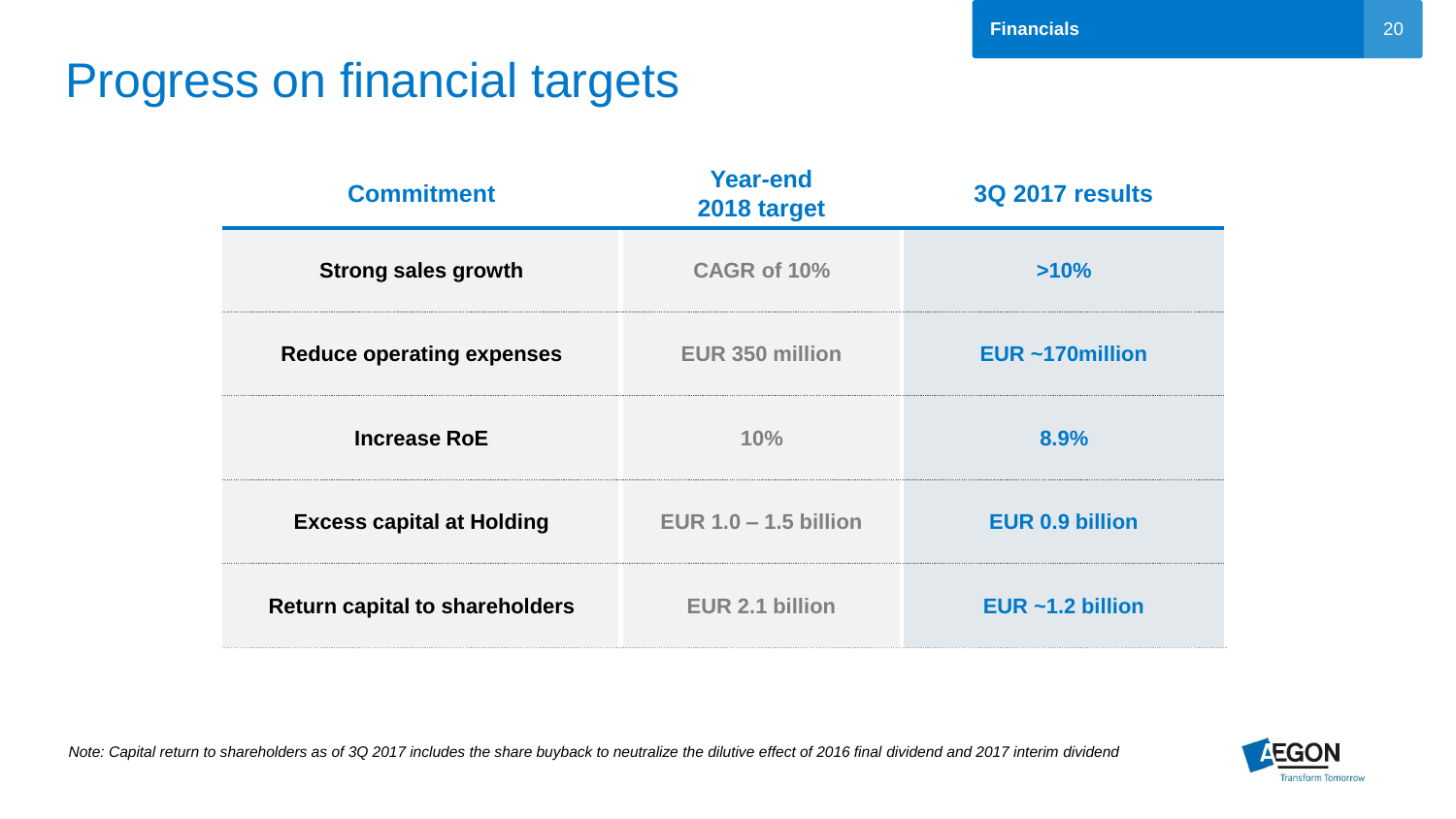### General account investments

#### **September 30, 2017 amounts in EUR millions, except for the impairment data**

|                                      | <b>Americas</b> | <b>Europe</b> | Asia   | Holding & other | <b>Total</b> |
|--------------------------------------|-----------------|---------------|--------|-----------------|--------------|
| Cash/Treasuries/Agencies             | 17,630          | 16,803        | 480    | 166             | 35,079       |
| Investment grade corporates          | 31,890          | 3,952         | 3,427  |                 | 39,270       |
| High yield (and other) corporates    | 2,384           | 22            | 168    |                 | 2,573        |
| Emerging markets debt                | 1,505           | 1,005         | 144    |                 | 2,654        |
| <b>Commercial MBS</b>                | 3,588           | 178           | 526    |                 | 4,292        |
| <b>Residential MBS</b>               | 3,142           | 597           | 35     |                 | 3,774        |
| Non-housing related ABS              | 2,835           | 1,672         | 361    |                 | 4,867        |
| Housing related ABS                  |                 | 35            |        |                 | 35           |
| <b>Subtotal</b>                      | 62,937          | 24,264        | 5,140  | 166             | 92,544       |
| Residential mortgage loans           | 18              | 26,699        |        |                 | 26,717       |
| Commercial mortgage loans            | 6,814           | 56            | $\sim$ |                 | 6,870        |
| <b>Total mortgages</b>               | 6,832           | 26,755        | $\sim$ | $\sim$          | 33,586       |
| Convertibles & preferred stock       | 256             |               | $\sim$ |                 | 256          |
| Common equity & bond funds           | 374             | 615           |        | 58              | 1,047        |
| Private equity & hedge funds         | 1,540           | 533           | $\sim$ | $\overline{2}$  | 2,075        |
| <b>Total equity like</b>             | 2,170           | 1,148         | $\sim$ | 60              | 3,379        |
| Real estate                          | 1,176           | 1,398         |        |                 | 2,574        |
| Other                                | 687             | 3,738         |        |                 | 4,428        |
| General account (excl. policy loans) | 73,838          | 57,303        | 5,141  | 229             | 136,511      |
| Policyholder loans                   | 1,912           | 11            | 6      |                 | 1,929        |
| Investments general account          | 75,750          | 57,315        | 5,147  | 229             | 138,440      |
| Impairments as bps for the quarter   | (1)             |               |        |                 | (1)          |

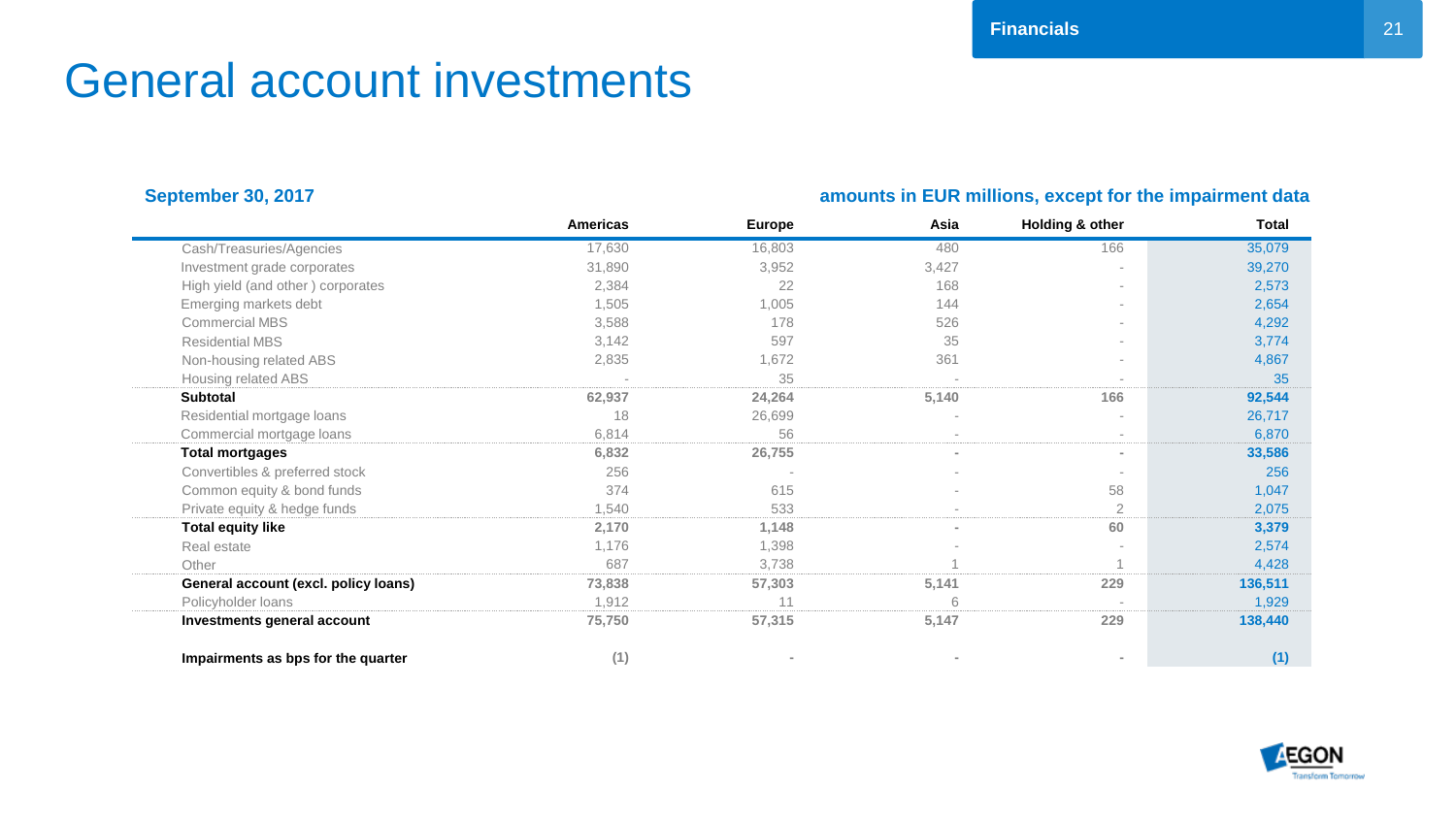### Updated US macro hedge earnings sensitivity

- Protection of capital position main purpose of macro hedging program
- Run-rate hedging expenses have been lowered in base case scenario, as macro hedge is now a 100% option-based program
- Sensitivity may vary as a result from run-off of the closed block, volatility and other factors
- IFRS accounting mismatch between hedges and liabilities
	- GMIB liability carried at amortized cost (SOP 03-1)
	- Macro hedge carried at fair value

#### **Macro hedge sensitivity estimates**

(Fair value result, in USD million)

| <b>Total equity return in quarter</b> | <b>Fair value items impact</b> |
|---------------------------------------|--------------------------------|
| $-8%$                                 | (240)                          |
| +2% (base case)                       | (45)                           |
| $+12%$                                | 185                            |

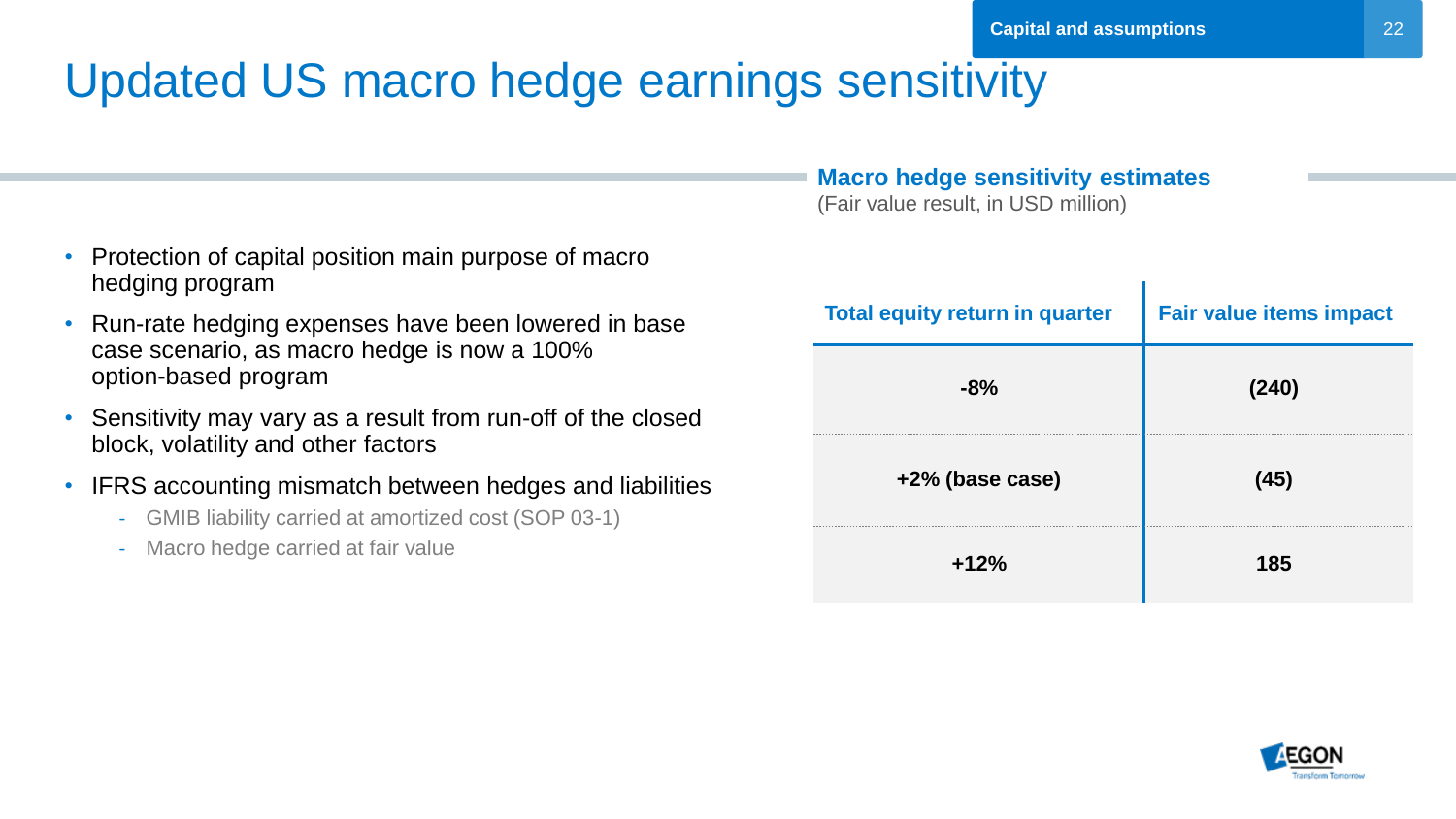### Main economic assumptions

| <b>Overall assumptions</b>                                         | <b>US</b> | <b>NL</b> | <b>UK</b> |
|--------------------------------------------------------------------|-----------|-----------|-----------|
| Exchange rate against euro                                         | 1.10      | n.a.      | 0.85      |
| Annual gross equity market return (price appreciation + dividends) | 8%        | 7%        | 7%        |
|                                                                    |           |           |           |
|                                                                    |           |           |           |
| <b>Main assumptions for financial targets</b>                      | <b>US</b> | NL.       | UK        |

10-year government bond yields Develop in line with forward curves per year-end 2015

#### **Main assumptions for US DAC recoverability**

| 10-year government bond yields | Grade to 4.25% in 10 years time                                             |
|--------------------------------|-----------------------------------------------------------------------------|
| Credit spreads                 | Grade from current levels to 110 bps over four years                        |
| Bond funds                     | Return of 4% for 10 years and 6% thereafter                                 |
| Money market rates             | Remain flat at 0.2% for two quarters followed by a 9.5-year grading to 2.5% |

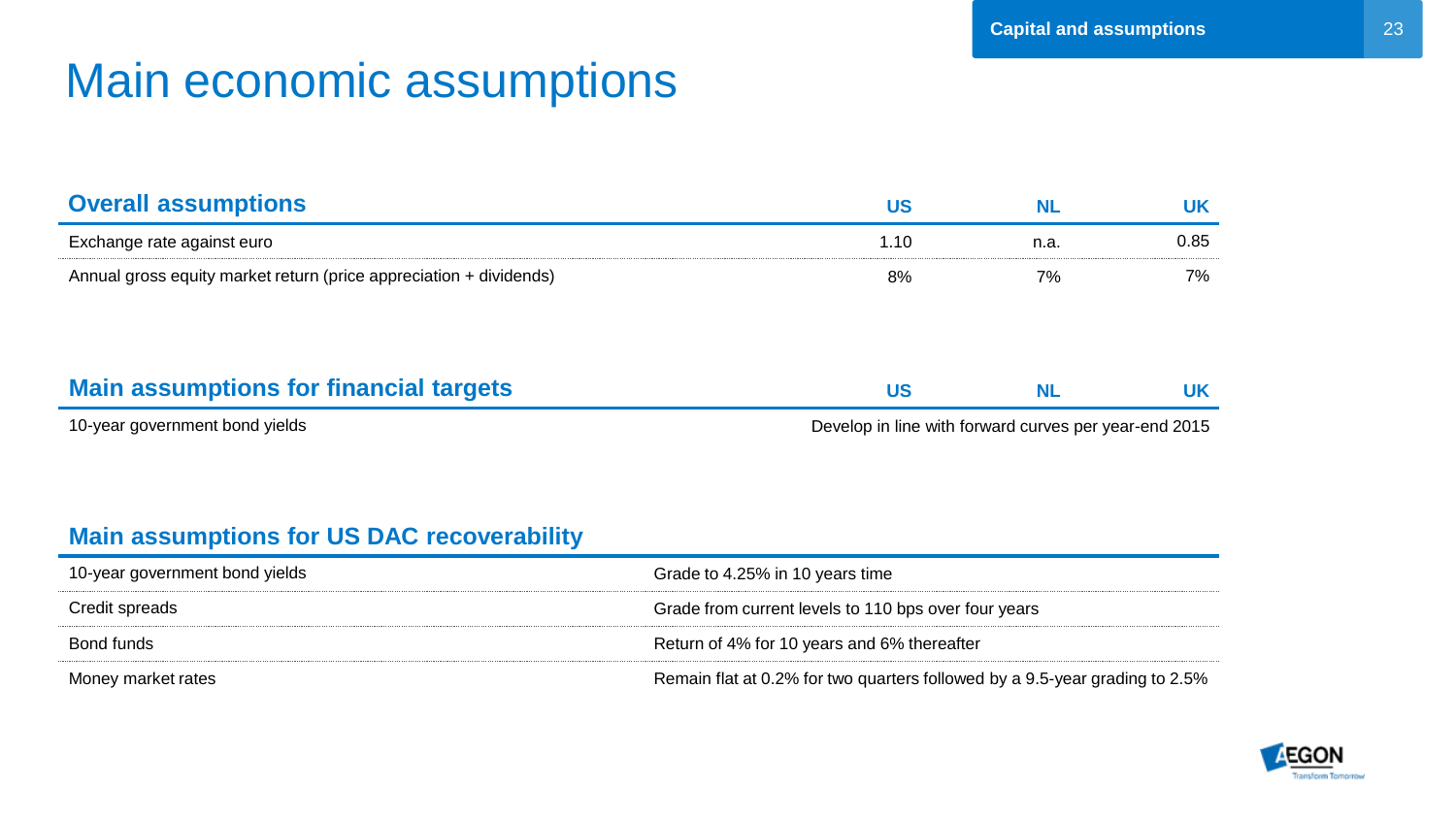# Investing in Aegon

#### • Aegon ordinary shares

- Traded on Euronext Amsterdam since 1969 and quoted in euros

#### • Aegon New York Registry Shares (NYRS)

- Traded on NYSE since 1991 and quoted in US dollars
- One Aegon NYRS equals one Aegon Amsterdam-listed common share
- Cost effective way to hold international securities

#### **Aegon's ordinary shares**

| Ticker symbol           | AGN NA             |
|-------------------------|--------------------|
| <b>ISIN</b>             | NL0000303709       |
| <b>SEDOL</b>            | 5927375NL          |
| <b>Trading Platform</b> | Euronext Amsterdam |
| Country                 | <b>Netherlands</b> |

#### **Aegon's New York Registry Shares**

| Ticker symbol              | AEG US         |
|----------------------------|----------------|
| <b>NYRS ISIN</b>           | US0079241032   |
| NYRS SEDOL                 | 2008411US      |
| <b>Trading Platform</b>    | <b>NYSE</b>    |
| Country                    | USA            |
| <b>NYRS Transfer Agent</b> | Citibank, N.A. |

#### **Aegon NYRS contact details**

#### **Broker contacts at Citibank:** Telephone: New York: +1 212 723 5435

| London: +44 207 500 2030 |
|--------------------------|
|                          |
| citiadr@citi.com         |